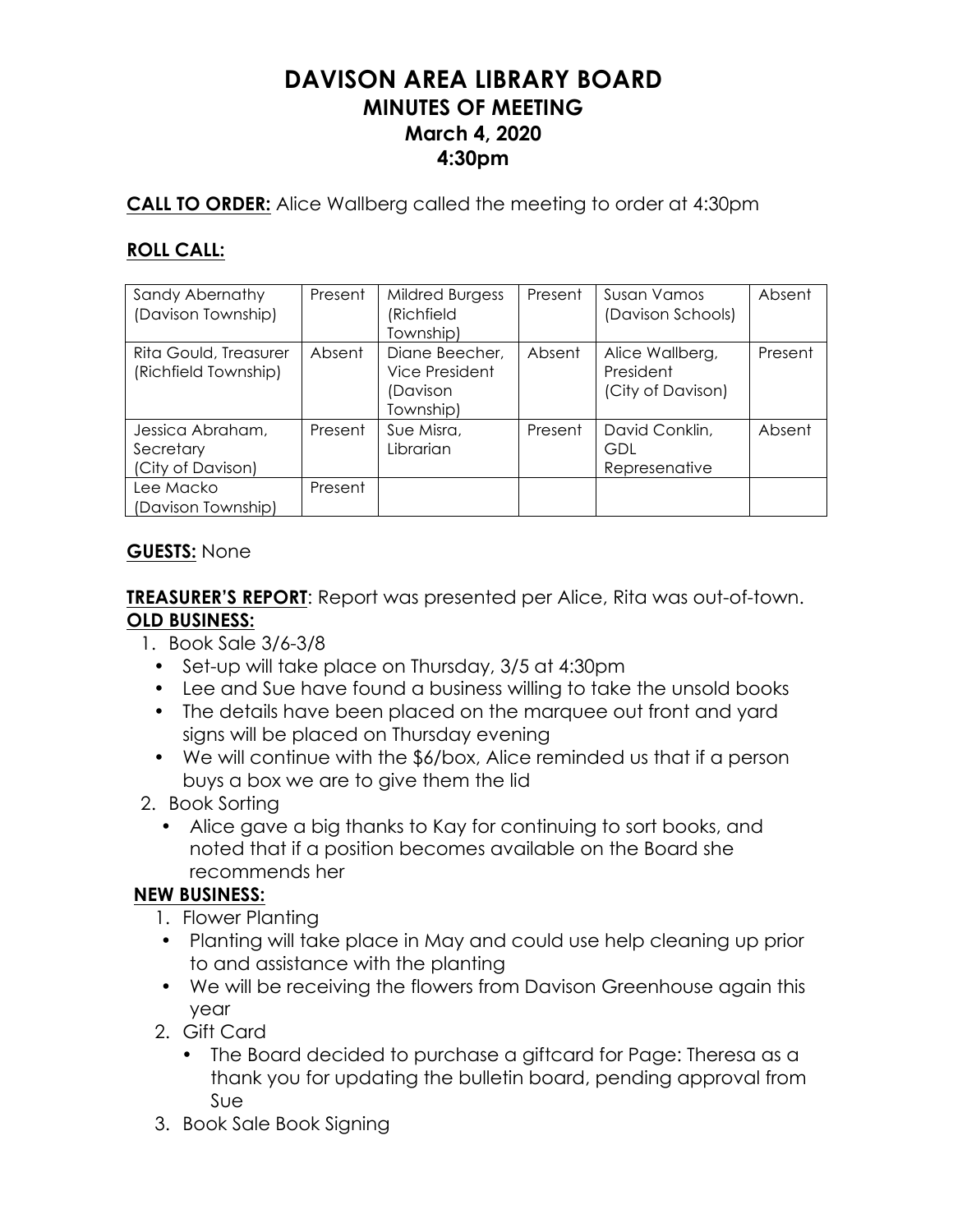- Lee's recommended Heather Mitchell (his wife and published author) as a possible book signing author during our July Book Sale, pending approval
- 4. Volunteer Appreciation Breakfast
	- This Volunteer Appreciation Breakfast is held in April, Sue will forward detailed information as she receives it

## **LIBRARIAN'S REPORT:**

## **Davison Library Librarian's Report March 4th 2020**

### **Community Relations**:

The library Book sale was on January 10, 11 and  $12<sup>th</sup>$ . Our board members have worked hard sorting books. Alice brought cookies for story time and folklore for adults.

### **Library Operations**:

Our door counter for January was 9776, February was 7147, We had 2181 selfcheckout usage for January 1519 for February. We had 1134 hours of PC logins in January, 1187 in February. We had 370 WIFI logins for January & 349 WIFI logins for February. 

The circulation statistics for January was 14,784, 11,479 for February. The new patrons added in January were 99. In February we added 74 new patrons.

Currently I have 2 volunteers that have been regularly volunteering at the Library. Thanks to Brian & Randy for their time.

We have been receiving lot of new materials from the technical services department. .

Items were checked out from the various displays. Ariana & Zachary worked on the posters and displays.

For the window display for January we had "What is your favorite thing you do on the weekend?" and "What is your favorite subject"? We had 34 entries.

For the window display for February we had "What is your favorite thing about winter?" We had 25 entries. We have been also getting new materials from HQ-TS. I have been stocking the book sale cart in the lobby. Staff participated in jean days this month. Abigail H. changed the LED sign to reflect upcoming events. We had the staff picks book and Black History book displays. Items were checked out from the various displays. Ariana, Zachary, Teresa and Abby worked on the posters and displays. For the tree display we had "What is your favorite thing about winter"? We had 25 entries. We received shipments of IRS and MI tax forms on February 6th.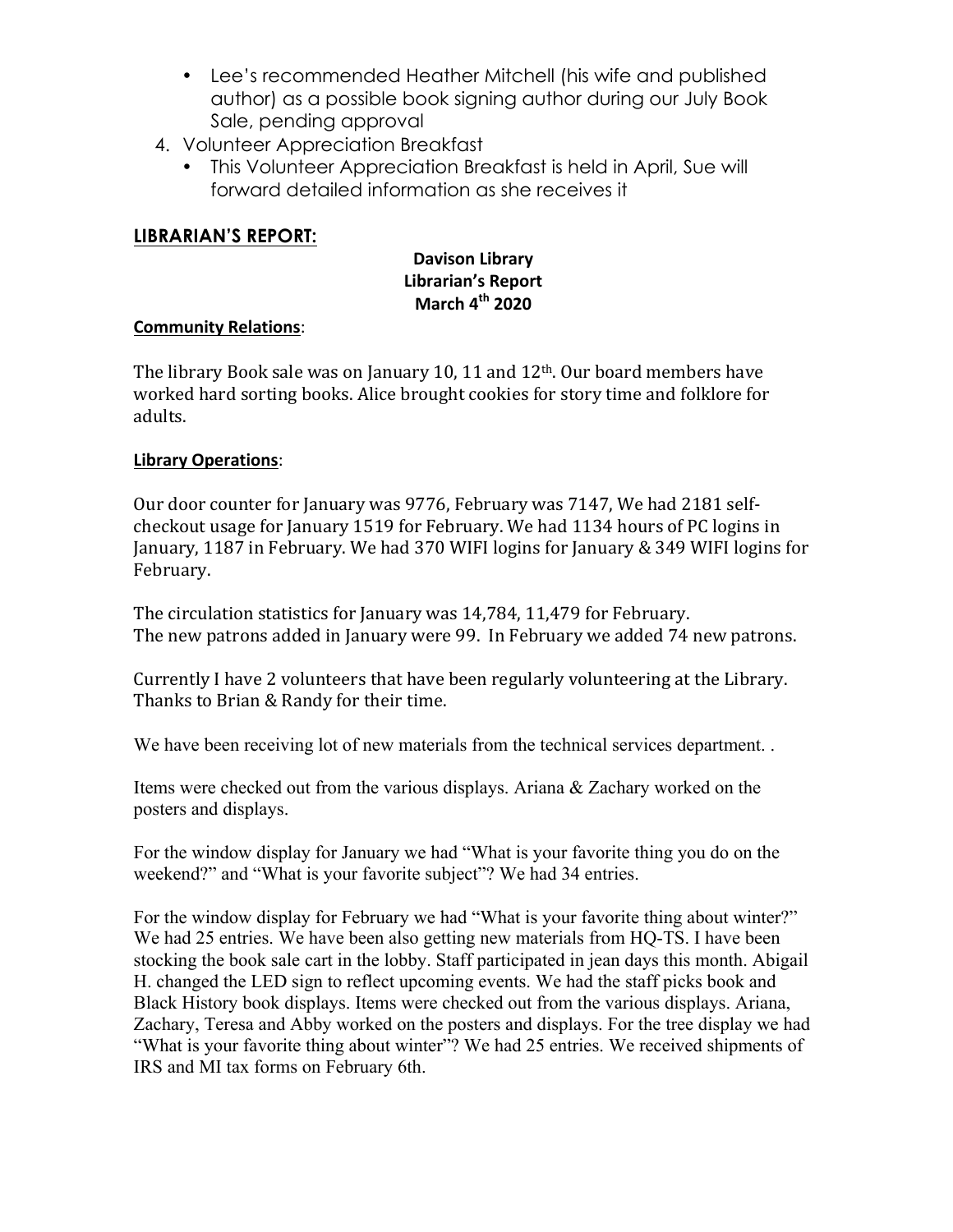Zachary & Teresa have been working on the bulletin board in the kid's area. It's a work in progress and it looks very nice. Library guest cards were renewed by Jean.

Melcat policy updates allows patrons to check out materials for 4 weeks and audio visual for 2 weeks with one renewal.2020 GDL-U courses were offered by Jerilyn some were optional and some mandatory. Laminated money report procedures were placed on the clip board. Chris Wells updated the monthly report on February 4th giving it a fresh look. Thanks to Kelly for sending me USB's we go through them a lot here. Old movies featuring Bob Hope, Bing Crosby and Grace Kelly were requested from Marya Gutek. Notice of Public meeting sent by Dave was posted on the bulletin board. Committee meeting for February  $13<sup>th</sup>$  was placed on the bulletin board. Submitted my orders from Lerner, ABDO,  $& Child's world catalog on February 13<sup>th</sup>$ . 2019 Polk Directories were adopted by MM. Branch Key acknowledgement form was sent to Liz on February 19<sup>th</sup>.Michigan Read books "Parade of Elephants" were sent to HQ-TS for cataloging and the rest were sent to Katie to be used for outreach purposes. I attended the voluntary benefits meeting on February  $21<sup>st</sup>$ . Thanks to Dave for bringing supplies for Pete the Cat on February  $21^{st}$ . Weeding lists were requested from Sheila on February  $24^{th}$  and the list was sent promptly. Weeding has been ongoing. The weeded items this month is 581. Submitted safety and security assessment form to Liz on February  $27<sup>th</sup>$ . We had the Census station here on February  $27<sup>th</sup>$ .

### **Staff Recognition**:

Thanks to my Library Assistants and pages for taking care of the branch while I was on vacation. It was Julie's idea to move the tax forms to the table by the front entrance. It has been working out very nicely. Michale F. worked on updating email records and Jean on updating patron registration forms. Julie worked on duplicate DVD's and processing the new books. Thanks to Brian C. for ordering book titles from Amazon that could not be ordered from I-Page.

**Equipment:** The Xerox copier was having error issues which could not be resolved. The technician was contacted to resolve the issue.

**Physical Facilities**: The cleaning crew has not been cleaning properly. Reminder was given to them. There is lot of leaves collected in the front corner entrance to the library. Message was sent to the city.

#### **Groups:**

#### **Weeding Projects**:

The total number of items weeded in January was 550 & February was 581.

Michael Garcia assisted me in weeding the Adult Fiction on February 29<sup>th</sup>.

**Problems**:

------------------------------------------

------------------------------------------

**Programs:**

**EVENTS**